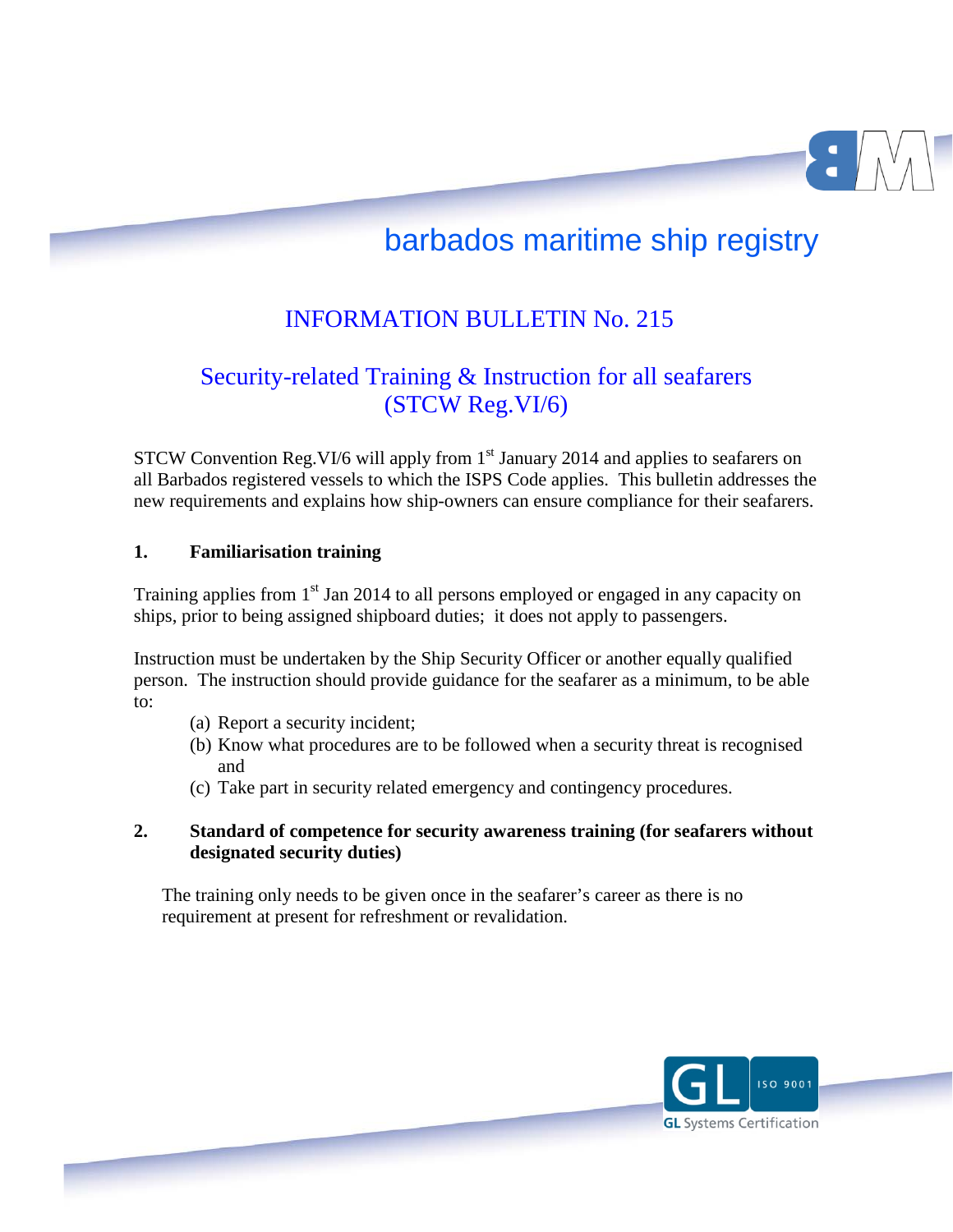Barbados Ships' Registry considers this training should apply as a minimum to all members of the deck, engine-room and catering departments on the vessel. Before being assigned to any shipboard duties, seafarers without designated security duties shall receive training as set out in Annex 1, Table A-VI/6 of STCW Regulations.

When training has been completed, the seafarer shall be able to:

- (a) Contribute to the enhancement of maritime security through heightened awareness;
- (b) Recognise security threats; and
- (c) Understand the need for and methods of maintaining security awareness and vigilance.

For existing seafarers there is a transitional provision (see section 4).

#### **3. Standard of competence for seafarers with designated security duties**

As previously mentioned, training need be given once in the seafarer's career as there is no requirement for refreshment or revalidation.

This applied to every seafarer designated to perform security duties as stated in the Ship Security Plan and also includes anti-piracy and anti-armed robbery related activities. When training has been completed, the seafarer shall have enough knowledge to perform on board designated security duties including anti-piracy and anti-armed robbery incidents.

These seafarers shall be required to demonstrate competence to undertake the tasks, duties and responsibilities shown in column 1 of table A-VI/6-2 of the STCW Code which includes:-

- (a) Maintaining the conditions set out in a Ship Security Plan;
- (b) Recognising security risks and threats;
- (c) Undertaking regular security inspections; and
- (d) Properly using security equipment and systems.

For existing seafarers there is a transitional provision (see Section 4 below)

#### **4. Transitional provisions**

There are transitional provisions for:

- 1. Security awareness training for seafarers who commenced sea service before 01/01/2012.
- 2. Standard of competence for seafarers with designated security duties for seafarers with designated security duties who began sea service before 01/01/2012.